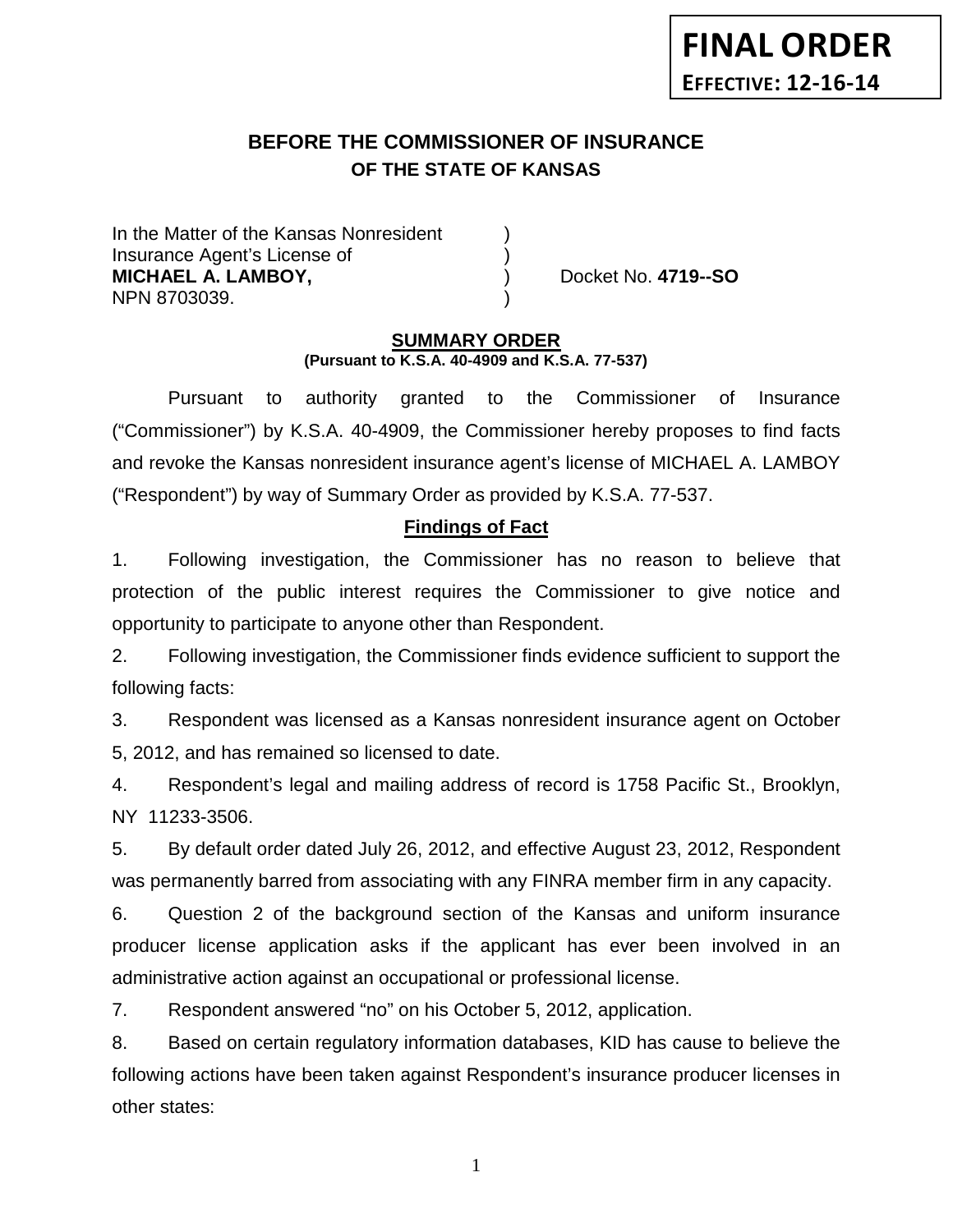a. On or about May 20, 2013, South Dakota, denied Respondent's application for a license for failure to make a required disclosure on the application.

b. On or about July 22, 2013, Kentucky revoked Respondent's license for failure to report other states' action.

c. On or about August 7, 2013, Connecticut revoked Respondent's license based on the FINRA action and Respondent's failure to respond.

d. On or about September 25, 2013, Virginia revoked Respondent's license based on the FINRA action and Respondent's failure to report it.

e. On or about October 24, 2013, Missouri denied Respondent's application for a license for failure to disclose other states' actions.

f. On or about November 27, 2013, South Dakota denied Respondent's application for a license for failure to disclose other states' actions.

g. On or about December 3, 2013, Arkansas revoked Respondent's license for failure to report other states' actions.

h. On or about December 9, 2013, Washington revoked Respondent's license for failure to report other states' actions.

i. On or about February 12, 2014, Wyoming imposed a fine against Respondent and revoked his license for failure to respond and failure to report other states' actions.

j. On or about February 24, 2014, New Hampshire imposed a fine against Respondent and revoked his license for failure to respond and failure to report other states' actions.

k. On or about March 26, 2014, Texas revoked Respondent's license based on other states' actions.

l. On or about July 9, 2014, Delaware imposed a fine against Respondent and revoked his license for failure to report other states' actions.

9. Respondent did not report those actions to KID within 30 days as required by K.A.R. §40-7-9(a) and has not reported them to date.

10. By letter dated November 13, 2014, counsel for KID summarized the foregoing facts and invited Respondent to reply by the close of business on November 24, 2014, if he disputed the statements of fact.

11. To date, Respondent has not replied and the letter has not been returned; thus the facts are deemed undisputed.

## **Applicable Law**

12. K.S.A. 40-4909(a) provides, in relevant part:

"The commissioner may deny, suspend, revoke or refuse renewal of any license issued under this act if the commissioner finds that the applicant or license holder has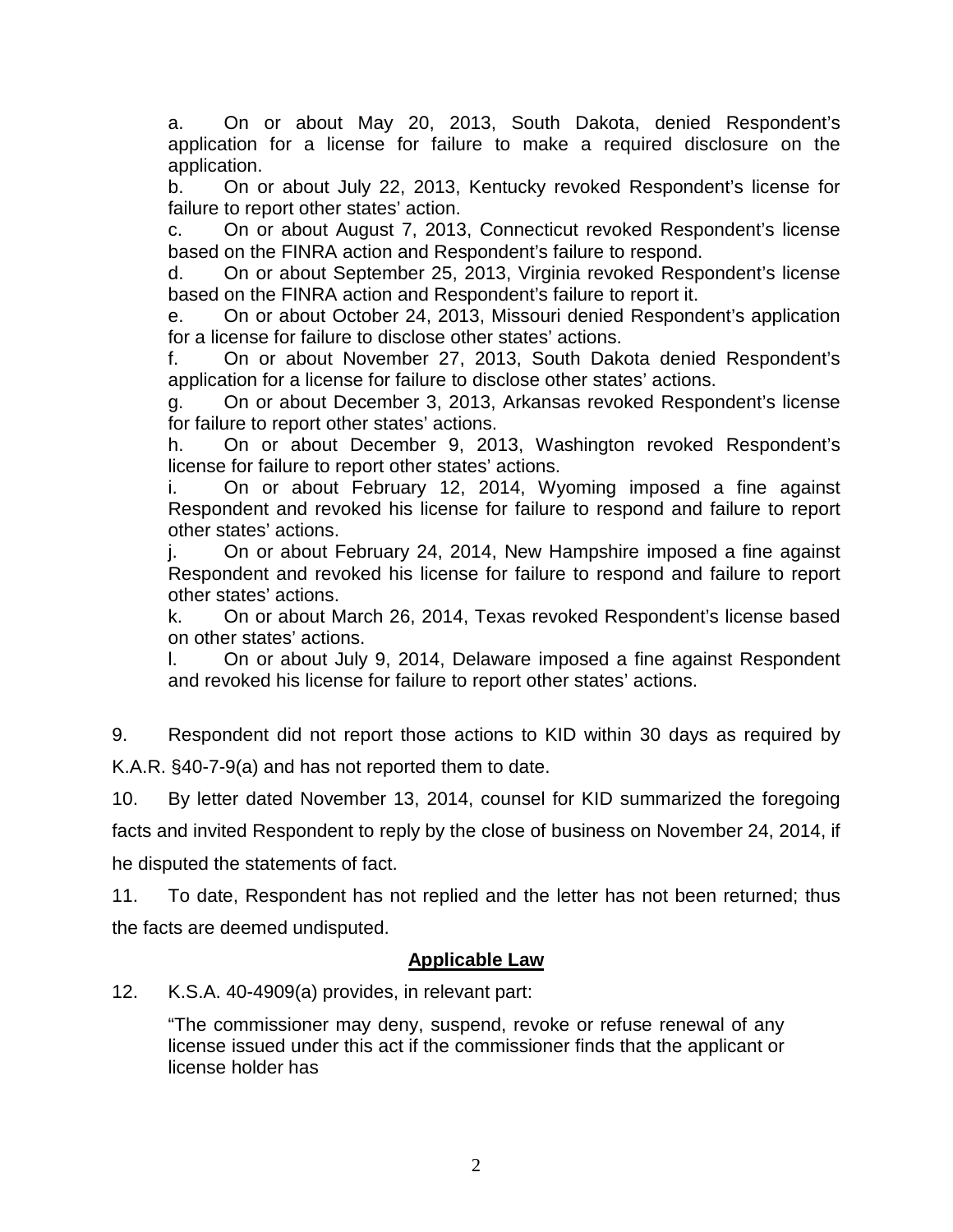(1) Provided incorrect, misleading, incomplete or untrue information in the license application.

(2) Violated:

(A) Any provision of chapter 40 of the Kansas Statutes Annotated, and amendments thereto, or any rule and regulation promulgated thereunder;

(B) any subpoena or order of the commissioner;

(C) any insurance law or regulation of another state; or

(D) any subpoena or order issued by the regulatory official for insurance in another state. . . .

(9) Had an insurance agent license, or its equivalent, denied, suspended or revoked in any other state, district or territory." K.S.A. 2013 Supp. 40- 4909(a).

13. In addition, the Commissioner may revoke any license issued under the Insurance Agents Licensing Act if the Commissioner finds that the interests of the insurer or the insurable interests of the public are not properly served under such license. K.S.A. 2013 Supp. 40-4909(b).

14. A person whose license has been revoked or suspended may not be employed directly or indirectly by an insurance company and "may not perform any act toward the solicitation of or transaction of" insurance business in Kansas. K.S.A. 2013 Supp. 40- 4909(g).

15. "Any action taken under this section which affects any license or imposes any administrative penalty shall be taken only after notice and an opportunity for hearing conducted in accordance with the provisions of the Kansas administrative procedures act." K.S.A. 2013 Supp. 40-4909(c).

16. "Each person licensed in this state as an insurance agent shall report the following to the commissioner of insurance within 30 days of occurrence: (a) Each disciplinary action on the agent's license or licenses by the insurance regulatory agency of any other state or territory of the United States; . . ." K.A.R. §40-7-9(a).

### **Conclusions of Law**

17. The Commissioner has jurisdiction over Respondent as well as the subject matter of this proceeding, and such proceeding is held in the public interest.

18. The Commissioner finds that Respondent's license may be, and should be, revoked pursuant to K.S.A. 40-4909(a)(1) because Respondent provided false or

3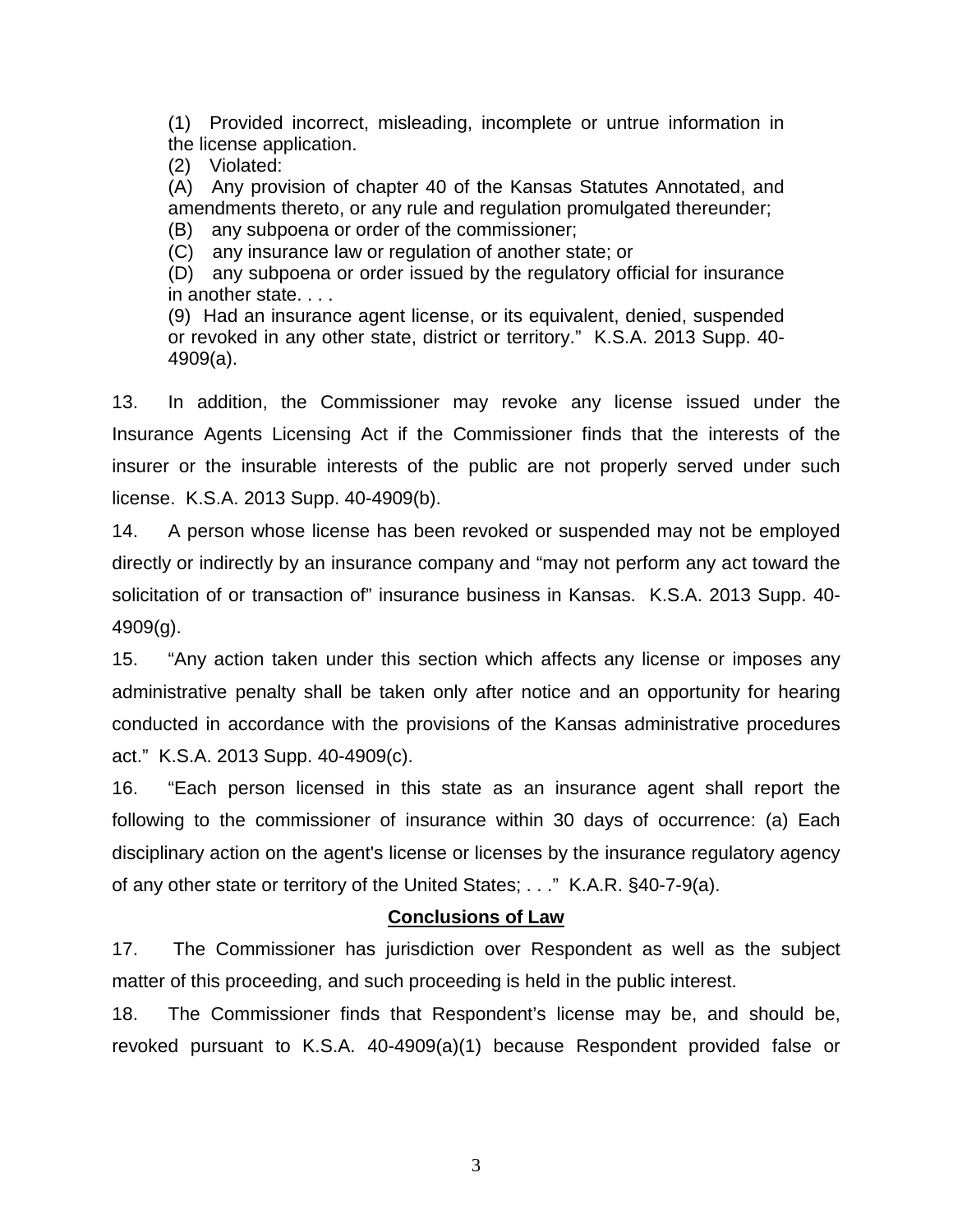incomplete information in the Kansas license application, and the information omitted was material to the Commissioner's consideration of the application.

19. The Commissioner finds that Respondent's license may be, and should be, revoked pursuant to K.S.A. 40-4909(a)(2)(A) because Respondent repeatedly violated K.A.R. §40-7-9(a) by failing to report actions taken against his insurance producer licenses by the insurance regulatory authorities of other states.

20. In addition, the Commissioner finds that Respondent's license may be revoked pursuant to K.S.A. 40-4909(a)(2)(C) because the actions establish Respondent's violations of the insurance law and/or regulations of other states.

21. Further, the Commissioner concludes that Respondent's license may be revoked pursuant to K.S.A. 40-4909(a)(9) because each denial, suspension, and revocation of a licensee's license in another state constitutes an independent ground for revocation in Kansas.

22. Finally, the Commissioner concludes that Respondent's license may be revoked pursuant to K.S.A. 40-4909(b) because it is not serving the interests of insurers or the insurable interests of the public.

23. Based on the facts and circumstances set forth herein, it appears that the use of summary proceedings in this matter is appropriate, in accordance with the provisions set forth in K.S.A. 77-537(a), in that the use of summary proceedings does not violate any provision of the law, the protection of the public interest does not require the KID to give notice and opportunity to participate to persons other than Respondent, and after investigation, KID believes in good faith that the allegations will be supported to the applicable standard of proof.

### **Policy to be Served**

Before issuing an insurance agent license, the Commissioner must determine that the applicant is qualified and has not committed any act that would be grounds for denial, suspension, or revocation. K.S.A. 40-4905(b). Further, the Commissioner may revoke any license issued under the Insurance Agents Licensing Act if the Commissioner finds that the interests of the insurer or the insurable interests of the public are not properly served under the license. The following action is appropriate to promote the security and integrity of the insurance business and protect insurance

4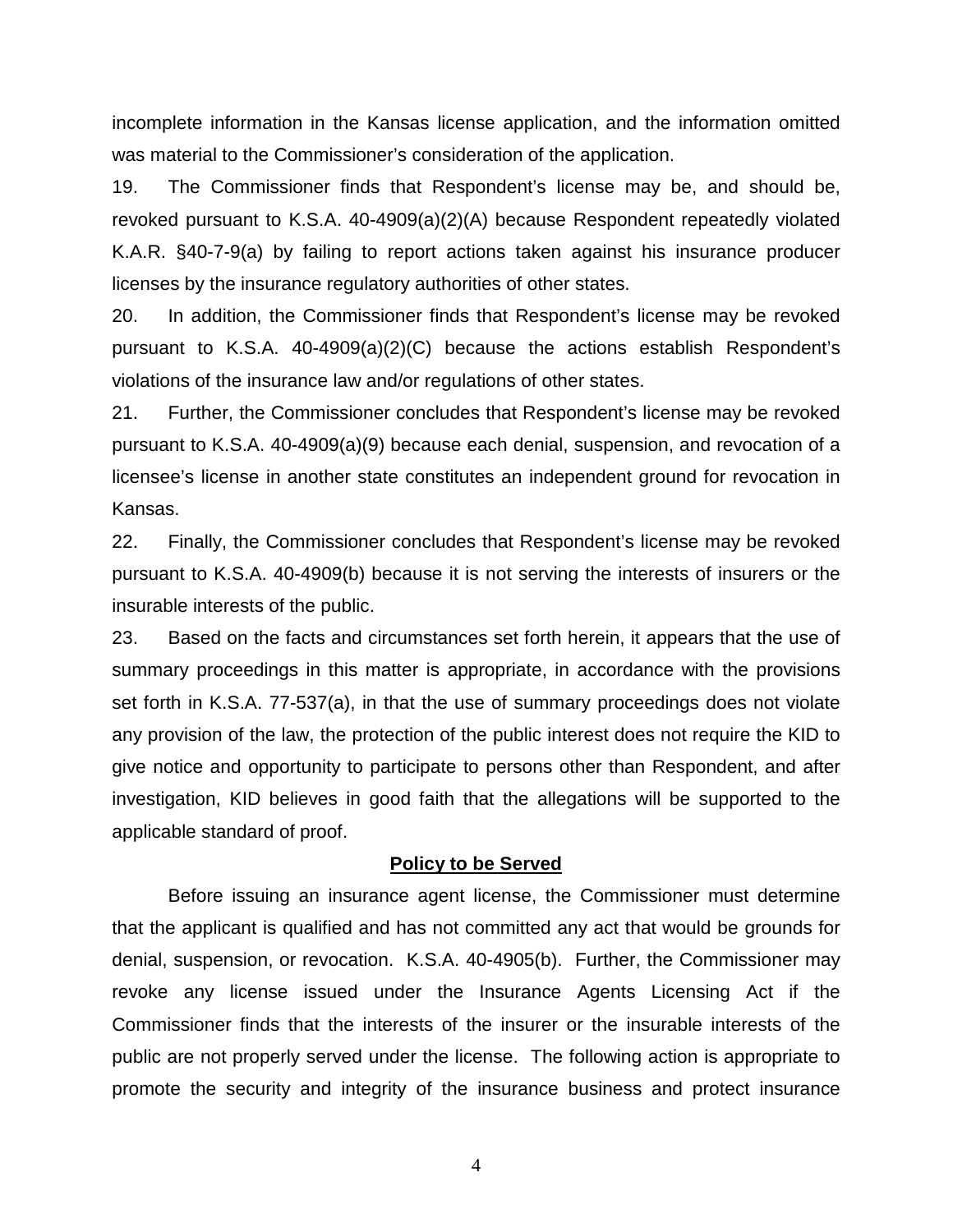consumers by licensing, or continuing to license, persons or entities to sell, solicit, or negotiate insurance in the State of Kansas only if their conduct indicates they are both qualified and trustworthy.

**THE COMMISSIONER OF INSURANCE THEREFORE ORDERS** that the Kansas nonresident insurance agent's license of **MICHAEL A. LAMBOY** is hereby **REVOKED**, and **MICHAEL A. LAMBOY** shall **CEASE and DESIST** from the sale, solicitation, or negotiation of insurance, doing any act toward the sale, solicitation, or negotiation of insurance, and/or receiving compensation deriving from the sale, solicitation, or negotiation of insurance in Kansas or on Kansas risks through business conducted on and after the effective date of this order.

**It is further ordered,** pursuant to KSA 77-415(b)(2)(A), that this order is designated by KID as precedent.

# **IT IS SO ORDERED THIS \_\_26th\_\_ DAY OF NOVEMBER 2014, IN THE CITY OF TOPEKA, COUNTY OF SHAWNEE, STATE OF KANSAS.**



\_/s/ Sandy Praeger\_\_\_\_\_\_\_\_\_\_\_\_\_\_\_\_ Sandy Praeger Commissioner of Insurance

BY:

/s/ John Wine John Wine General Counsel